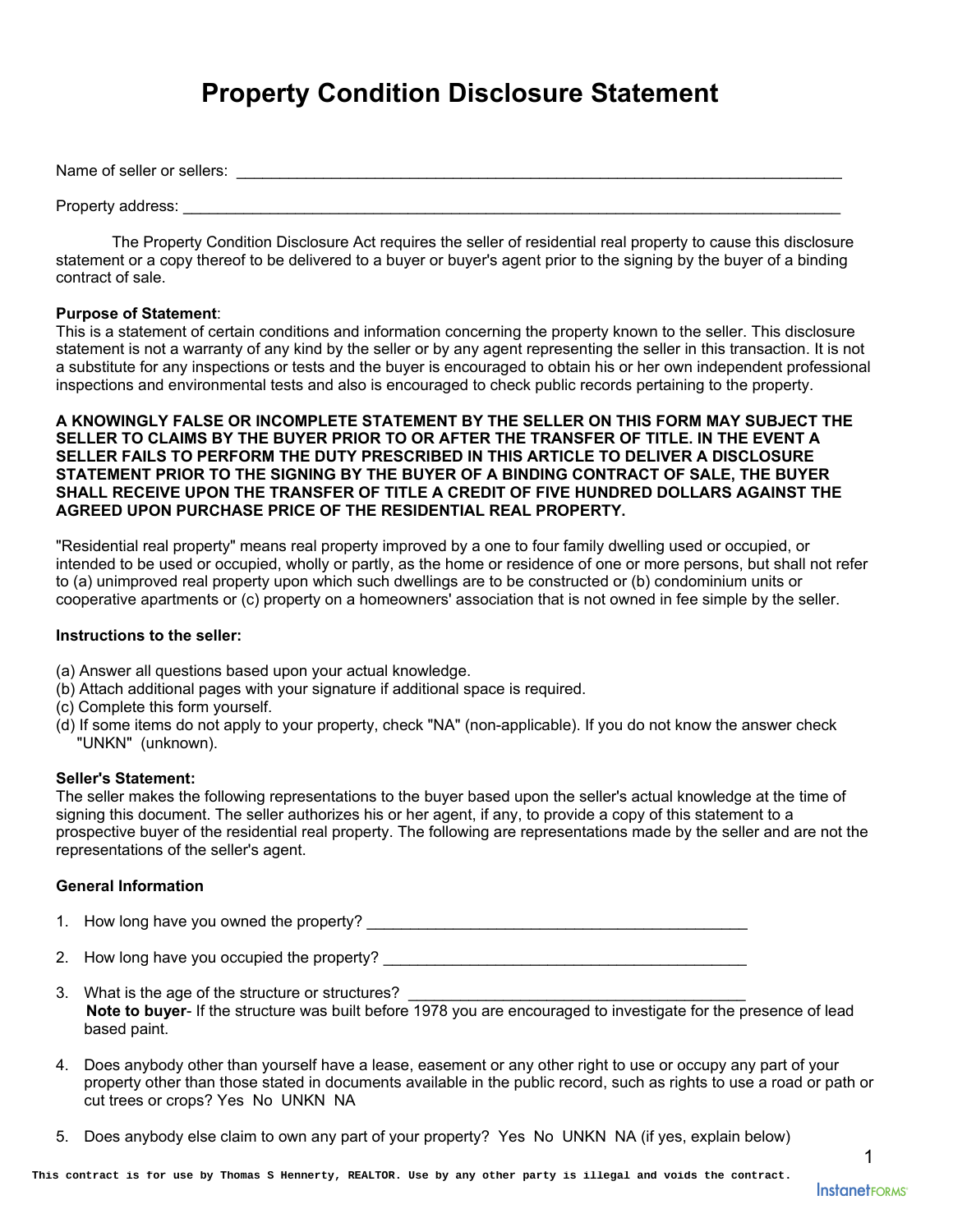- 6. Has anyone denied you access to the property or made a formal legal claim challenging your title to the property? Yes No UNKN NA (if yes, explain below)
- 7. Are there any features of the property shared in common with adjoining land owners or a homeowners association, such as walls, fences or driveways? Yes No UNKN NA (if yes describe below)
- 8. Are there any electric or gas utility surcharges for line extensions, special assessments or homeowner or other association fees that apply to the property? Yes No UNKN NA (if yes, explain below)
- 9. Are there certificates of occupancy related to the property? Yes No UNKN NA (if no, explain below)

# **Environmental**

**Note to Seller** - In this section, you will be asked questions regarding petroleum products and hazardous or toxic substances that you know to have been spilled, leaked or otherwise been released on the property or from the property onto any other property. Petroleum products may include, but are not limited to, gasoline, diesel fuel, home heating fuel, and lubricants. Hazardous or toxic substances are products that could pose short- or long-term danger to personal health or the environment if they are not properly disposed of, applied or stored. These include, but are not limited to, fertilizers, pesticides and insecticides, paint including paint thinner, varnish remover and wood preservatives, treated wood, construction materials such as asphalt and roofing materials, antifreeze and other automotive products, batteries, cleaning solvents including septic tank cleaners, household cleaners and pool chemicals and products containing mercury and lead.

**Note to Buyer** - If contamination of this property from petroleum products and/or hazardous or toxic substances is a concern to you, you are urged to consider soil and groundwater testing of this property.

- 10. Is any or all of the property located in a designated floodplain? Yes No UNKN NA (if yes, explain below)
- 11. Is any or all of the property located in a designated wetland? Yes No UNKN NA (if yes, explain below)
- 12. Is the property located in an agricultural district? Yes No UNKN NA (if yes, explain below)
- 13. Was the property ever the site of a landfill? Yes No UNKN NA (if yes, explain below)
- 14. Are there or have there ever been fuel storage tanks above or below the ground on the property? Yes No UNKN NA

If yes, are they currently in use? Yes No UNKN NA Location(s) \_\_\_\_\_\_\_\_\_\_\_\_\_\_\_\_\_\_\_\_\_\_\_ Are they leaking or have they ever leaked? Yes No UNKN NA (if yes, explain below)

- 15. Is there asbestos in the structure? Yes No UNKN NA (if yes, state location or locations below)
- 16. Is lead plumbing present? Yes No UNKN NA (if yes, state location or locations below)
- 17. Has a radon test been done? Yes No UNKN NA (if yes, attach a copy of the report)
- 18. Has motor fuel, motor oil, home heating fuel, lubricating oil or any other petroleum product, methane gas, or any hazardous or toxic substance spilled, leaked or otherwise been released on the property or from the property onto any other property? Yes No UNKN NA (if yes, describe below)
- 19. Has the property been tested for the presence of motor fuel, motor oil, home heating fuel, lubricating oil, or any other petroleum product, methane gas, or any hazardous or toxic substance? Yes No UNKN NA (if yes, attach report(s))

# **Structural**

- 20. Is there any rot or water damage to the structure or structures? Yes No UNKN NA (if yes, explain below)
- 21. Is there any fire or smoke damage to the structure or structures? Yes No UNKN NA (if yes, explain below)
- 22. Is there any termite, insect, rodent or pest infestation or damage? Yes No UNKN NA (if yes, explain below)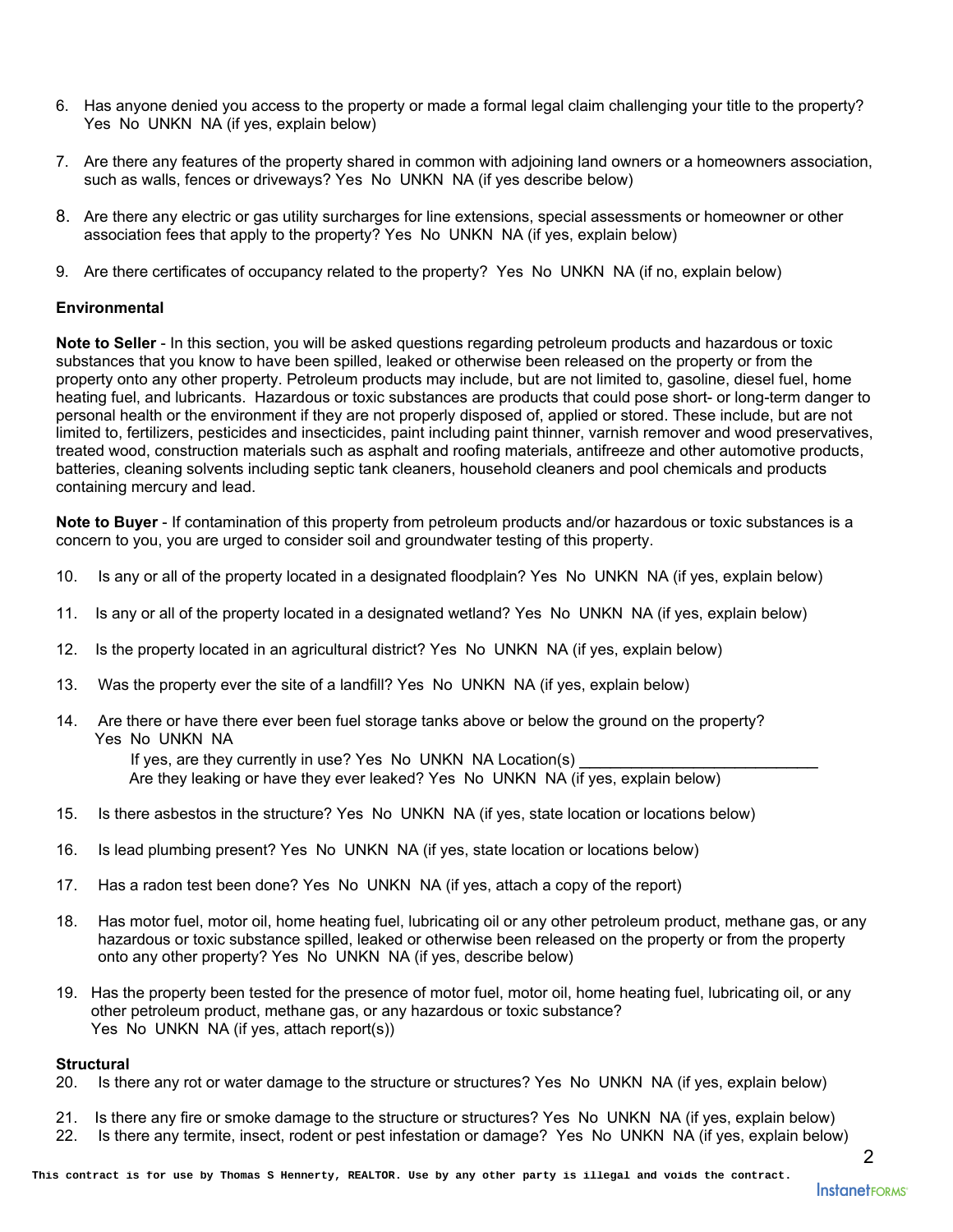- 23. Has the property been tested for termite, insect, rodent or pest infestation or damage? Yes No UNKN NA (if yes, please attach report(s))
- 24. What is the type of roof/roof covering (slate, asphalt, other.)? \_\_\_\_\_\_\_\_\_\_\_\_\_\_\_\_\_\_\_\_\_\_\_\_\_\_\_ Any known material defects? **Example 20** and the set of the set of the set of the set of the set of the set of the set of the set of the set of the set of the set of the set of the set of the set of the set of the set of t How old is the roof? Is there a transferable warrantee on the roof in effect now? Yes No UNKN NA (if yes, explain below)
- 25. Are there any known material defects in any of the following structural systems: footings, beams, girders, lintels, columns or partitions. Yes No UNKN NA (if yes, explain below)

### **Mechanical Systems & Services**

- 26. What is the water source (circle all that apply well, private, municipal, other)? If municipal, is it metered? Yes No UNKN NA
- 27. Has the water quality and/or flow rate been tested? Yes No UNKN NA (if yes, describe below)
- 28. What is the type of sewage system (circle all that apply public sewer, private sewer, septic or cesspool)? If septic or cesspool, age? \_\_\_\_\_\_\_\_\_\_\_\_\_\_\_\_\_\_\_\_\_\_\_\_\_\_\_\_\_\_\_\_\_\_\_\_\_\_\_\_\_\_\_\_\_\_\_\_ Date last pumped?  $\Box$ Frequency of pumping? Any known material defects? Yes No UNKN NA (if yes, explain below)
- 29. Who is your electric service provider? \_\_\_\_\_\_\_\_\_\_\_\_\_\_\_\_\_\_\_\_\_\_\_\_\_\_\_\_\_\_\_\_\_\_\_\_\_\_\_\_\_\_\_

What is the amperage? \_\_\_\_\_\_\_\_\_\_\_\_\_\_\_\_\_\_\_\_\_\_\_\_\_\_\_\_\_\_\_\_\_\_\_\_\_\_\_\_\_\_\_\_\_\_\_\_\_\_

Does it have circuit breakers or fuses?

Private or public poles?

Any known material defects? Yes No UNKN NA (if yes, explain below)

- 30. Are there any flooding, drainage or grading problems that resulted in standing water on any portion of the property? Yes No UNKN NA (if yes, state locations and explain below)
- 31. Does the basement have seepage that results in standing water? Yes No UNKN NA (if yes, explain below)

Are there any known material defects in any of the following (if yes, explain below. Use additional sheets if necessary):

| 32. Plumbing system?                                         | Yes No UNKN NA |             |
|--------------------------------------------------------------|----------------|-------------|
| 33. Security system?                                         | Yes No UNKN NA |             |
| 34. Carbon monoxide detector?                                | Yes No UNKN NA |             |
| 35. Smoke detector?                                          | Yes No UNKN NA |             |
| 36. Fire sprinkler system?                                   | Yes No UNKN NA |             |
| 37. Sump pump?                                               | Yes No UNKN NA |             |
| 38. Foundation/slab?                                         | Yes No UNKN NA |             |
| 39. Interior walls/ceilings?                                 | Yes No UNKN NA |             |
| 40. Exterior walls or siding?                                | Yes No UNKN NA |             |
| 41. Floors?                                                  | Yes No UNKN NA |             |
| 42. Chimney/fireplace or stove?                              | Yes No UNKN NA |             |
| 43. Patio/deck?                                              | Yes No UNKN NA |             |
| 44. Driveway?                                                | Yes No UNKN NA |             |
| 45. Air conditioner?                                         | Yes No UNKN NA |             |
| 46. Heating system?                                          | Yes No UNKN NA |             |
| 47. Hot water heater?                                        | Yes No UNKN NA |             |
| 48. The property is located in the following school district |                | <b>UNKN</b> |